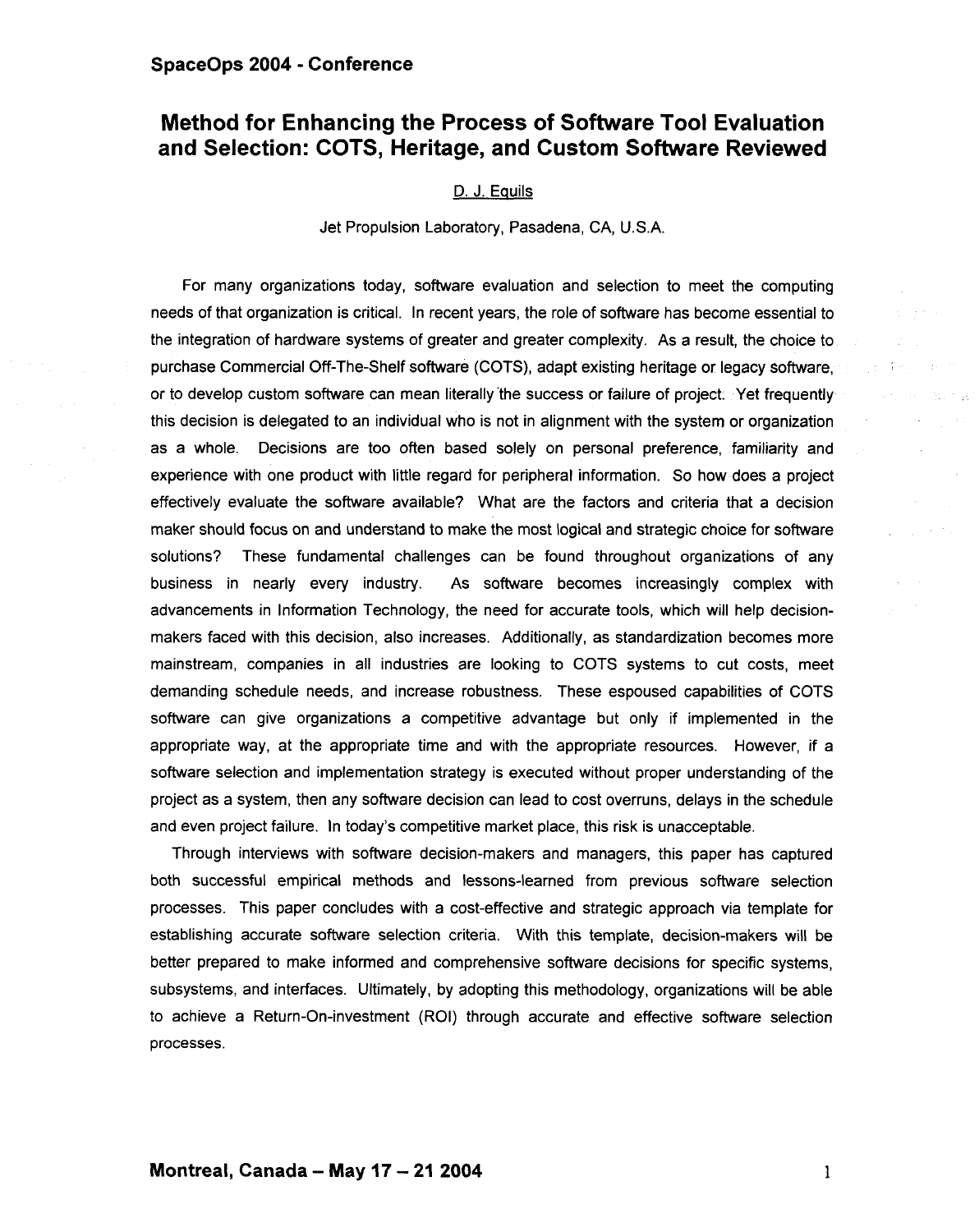# **Introduction**

At JPL, all projects have one thing in common; computing needs for both the Flight System, which designs, assembles, and tests the Spacecraft, and the Mission System, which operates the spacecraft to meet its science objectives. These computing needs can be met in one of at least two fundamental ways; Build or Buy. Projects can build software applications and scripts from scratch, designing capabilities to exactly meet the system level requirements. Alternatively, projects can decide to buy or inherit and then adapt an existing piece of software, which can be modified in an attempt to meet the same requirements. The existing piece of software will come in one of two forms: COTS or Heritage.

Each method has pros and cons and this decision can be one of the most critical in a Projects Life Cycle. Additionally, each COTS option must be weighed against each other, comparing strengths and weaknesses. Historically, however, this decision is often made based on two to three criteria and the personal experience and preference of the Project Manager, Mission Operations Manager, and Mission Operations Systems Engineer. As this paper will show, there are scores of issues, which must be thoroughly examined and considered before a decision of this importance can be made. Through examining projects that have used both custom software and adapted COTS and heritage software, the results of those projects will be compared, looking at the software selection process, cost and schedule impacts, software performance, and lessons learned from the decision makers. This paper will attempt to analyze the decision making process through interviews of the managers involved. Where possible, independent verifications will be made of claims from decision-makers and secondary sources, such as documentation and project databases, will be checked.

Finally, with the collected information and lessons learned from the interviews, I have concluded with a template that decision-makers can use to more accurately and effectively evaluate the issues surrounding software selection. This template will include recommendations on ways to make informed and comprehensive software decisions for Custom or Customizable COTS software for specific subsystems.

To begin the software selection and evaluation process, one must answer the following questions. What are the criteria that Projects must consider and understand before making the COTS vs. heritage vs. Custom decision? Which aspects of a Project must a manager examine to understand the advantages of one method over another? What are the characteristics of the software options that need to be analyzed to reveal the "best" fit into the project system? When and under what conditions is it appropriate to inherit existing software from older projects? In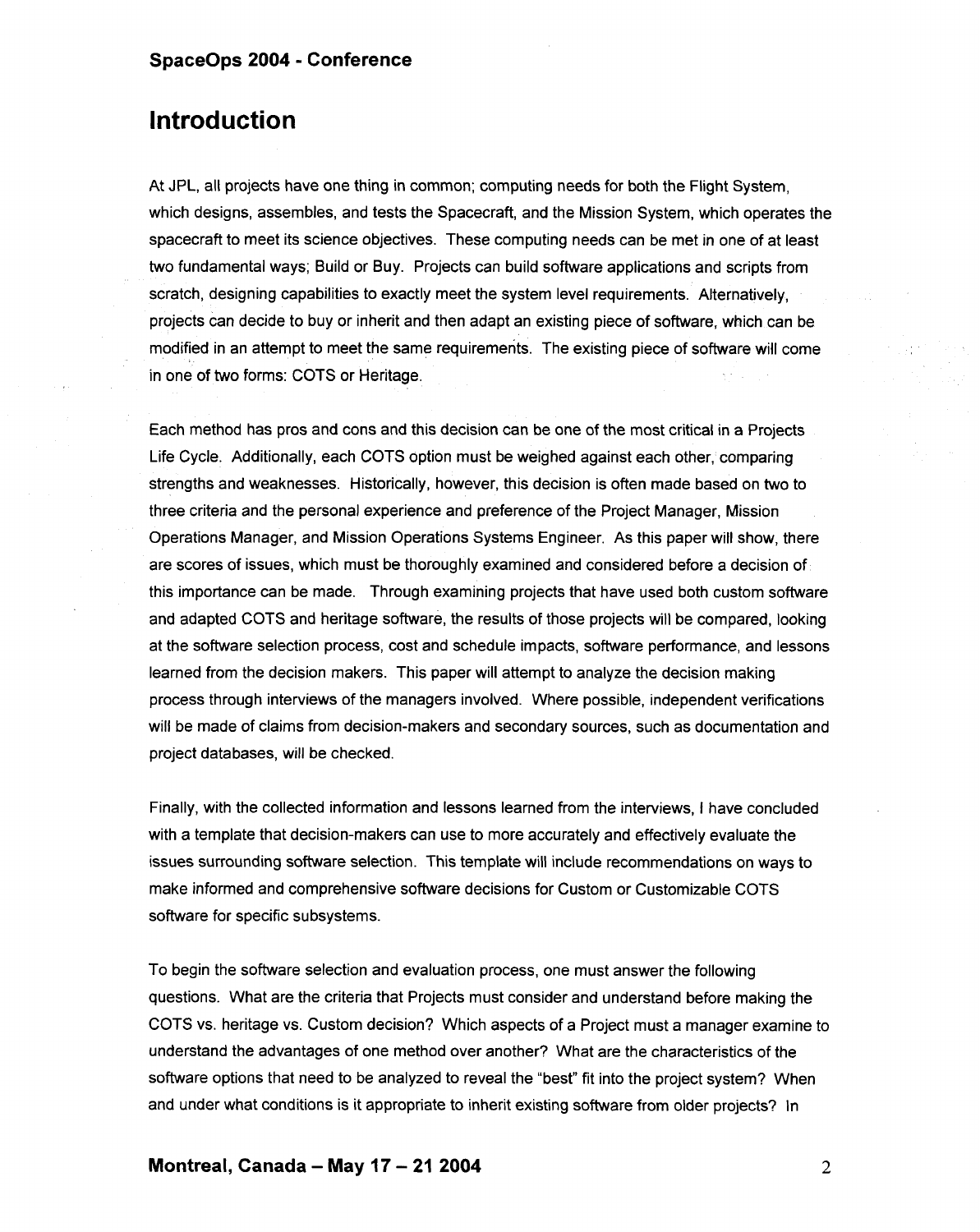which situations is a custom approach more suited for the needs of the project? In the current paradigm of Software Evaluation and Selection, these and other questions are simply not explored to sufficient detail. However, with the template provided by this paper, projects can address these questions that should be considered when making the selection between COTS, Custom, and Heritage software. This list is based on several sources including the information gathered during the interview process, the successes of those processes and my personal experience in software selection.

Of course, this is not an exhaustive list of the factors to consider when making the COTS/Custom/heritage decision nor are all criteria in the template applicable to all missions. For example, there can be external political factors, which drive the decision to adopt a particular software paradigm. This list only attempts to establish the more important issues for a manager to consider when making the software decision. Ultimately, the decision template will serve as a tool for Projects who are faced with the decision to adapt and implement existing COTS or heritage software or build a custom software system. It will be discussed in more detail in section

## **Literature Search**

The first phase of the literature search was conducted using the Pepperdine Electronic Library resource, the IEEE website, the Software Quality Insurance group at JPL, as well as the Google and Yahoo search engines. The purpose of this search was to collect information and lessons learned from organizations in Industry and understand what methodologies and philosophies are the underpinning of this process.

This search clearly showed that there was no one methodology or accepted theory for selecting COTS over Custom software or vise versa. The bulk of the literature search turned up only discussions of the COTS **vs.** Custom decision and the possible considerations for each choice, typically with COTS or Custom biases. Articles did mentioned potential pitfalls with both approaches and benefits of each that seemed to correspond more with the author's bias. Overall, the results were very inconsistent. Several articles [I 3, 181 mentioned COTS as the better choice and other articles **[17,** 121 cited that Custom options could help a project avoid many common pitfalls associated with COTS. Additionally, there were no comprehensive templates or tools to speak of concerning the decision making process of choosing between custom and COTS software or for comparing COTS to other COTS options. In general, I found only high-level discussions on the pros and cons of each of the approaches.

t in der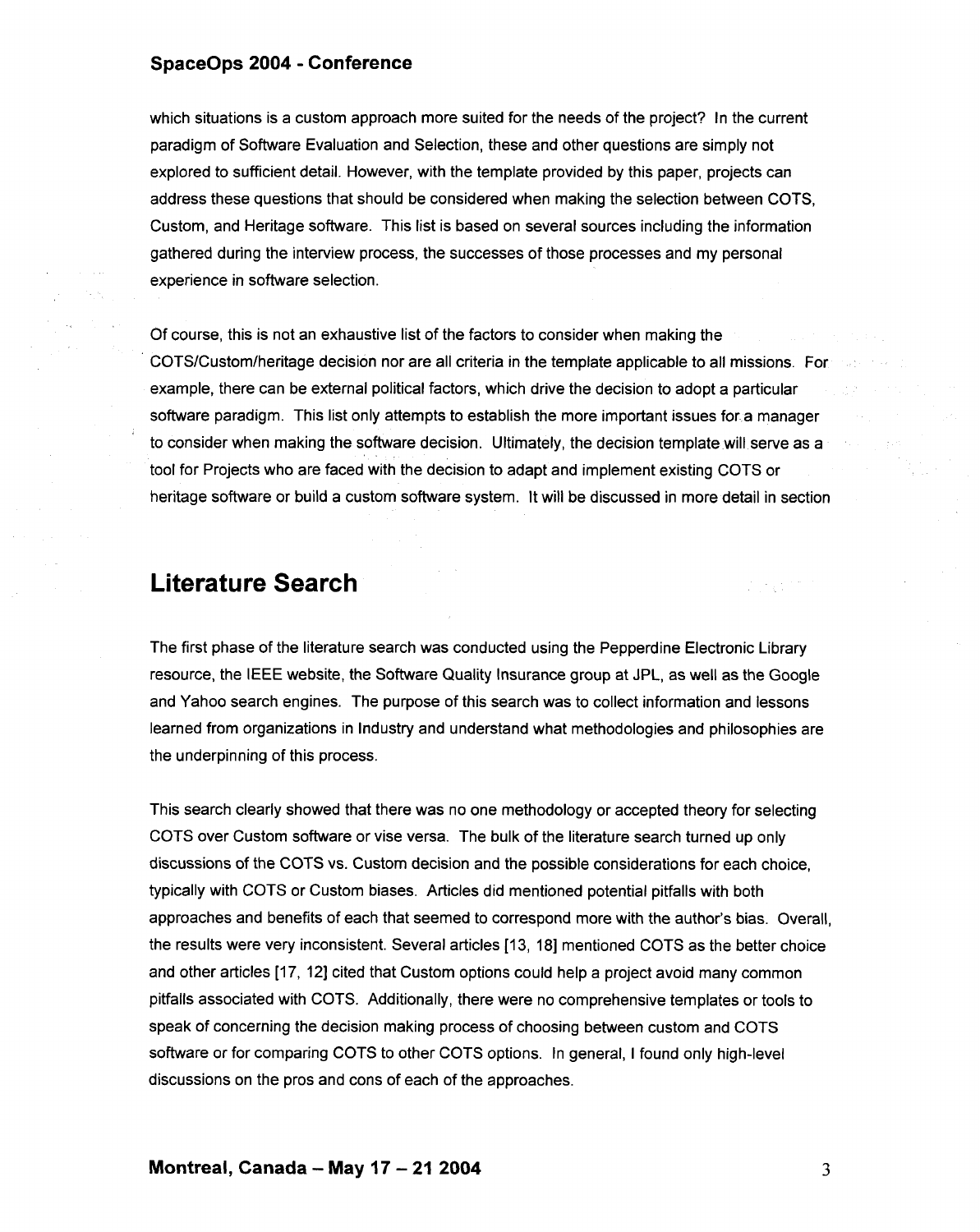In theory, COTS vs. Custom is an issue of "Faster and Cheaper" vs. "Better" and Software Evaluation seeks to identify which component will provide the best results, in the least time, with the lowest chance of failure. The articles reviewed here though, call into question whether or not COTS is really Cheaper or Faster. If COTS software is "compatible" with a Projects needs and infrastructure, then savings might be achieved in budget and schedule. The question still remains however, what qualifies as "compatible" so that a Project will be able to realize gains for the sacrifices in performance? And what are the criteria that a project will have to consider in order to determine the "compatibility" of a piece of software with the existing design. The next step of the literature search examines the software selection methodology and classification of existing software applications.

Scores of articles (Clarke [4], Hariri [8], Kitchenham [11], Morisio [14], and Paulet [15], and Torchiano [19]) discussed proper methods for software classification and focused on the technical characteristics of software applications.

For example, Torchiano [19] lists the following as key components in the software decision making process: Product Maturity, Market Share, Performance, SafetylSecurity, Reliability, Hardware Requirements, Product Support, Documentation, Usability, Learnability, Modifiability, Change Frequency, License Type, Cost of Use, Software Requirements, Conformance, and Domain Specificity. A poll of industry experts points to Cost of Use and Usability as the two most important from this list. [19].

Bertoa [2] lists Functionality, Reliability, Usability, Efficiency, Maintainability, and Portability. Each of these is broken down further into specific attributes that one can evaluate quantitatively. In his article, Bertoa does mention that issues such as technical support and license conditions, while not directly related to quality, are important considerations. Bertoa, as with most research focuses on software quality exclusively.

Schneidewind [I61 groups all attributes into 3 main categories: Reliability, Maintainability, and Availability. He concludes "The decision to employ COTS on mission critical systems should not be based on development cost alone. Rather, costs should be evaluated on a total life cycle basis and RMA should be evaluated in a system context." [16]. I agree completely.

Hariri [8] lays out what he believes to be the seven key characteristics for understanding the "quality" of the software tool: Ease of Programming, Debugging Support, Customization, Error Handling, Run-Time Interface, Integration with other software subsystems, and Portability. He stresses that Operational Usability should be one of the key factors in evaluating options, reasoning that if it is difficult to interface with the tool, its strengths will not be realized.

### **Montreal, Canada** - **May 17** - **21 2004** 4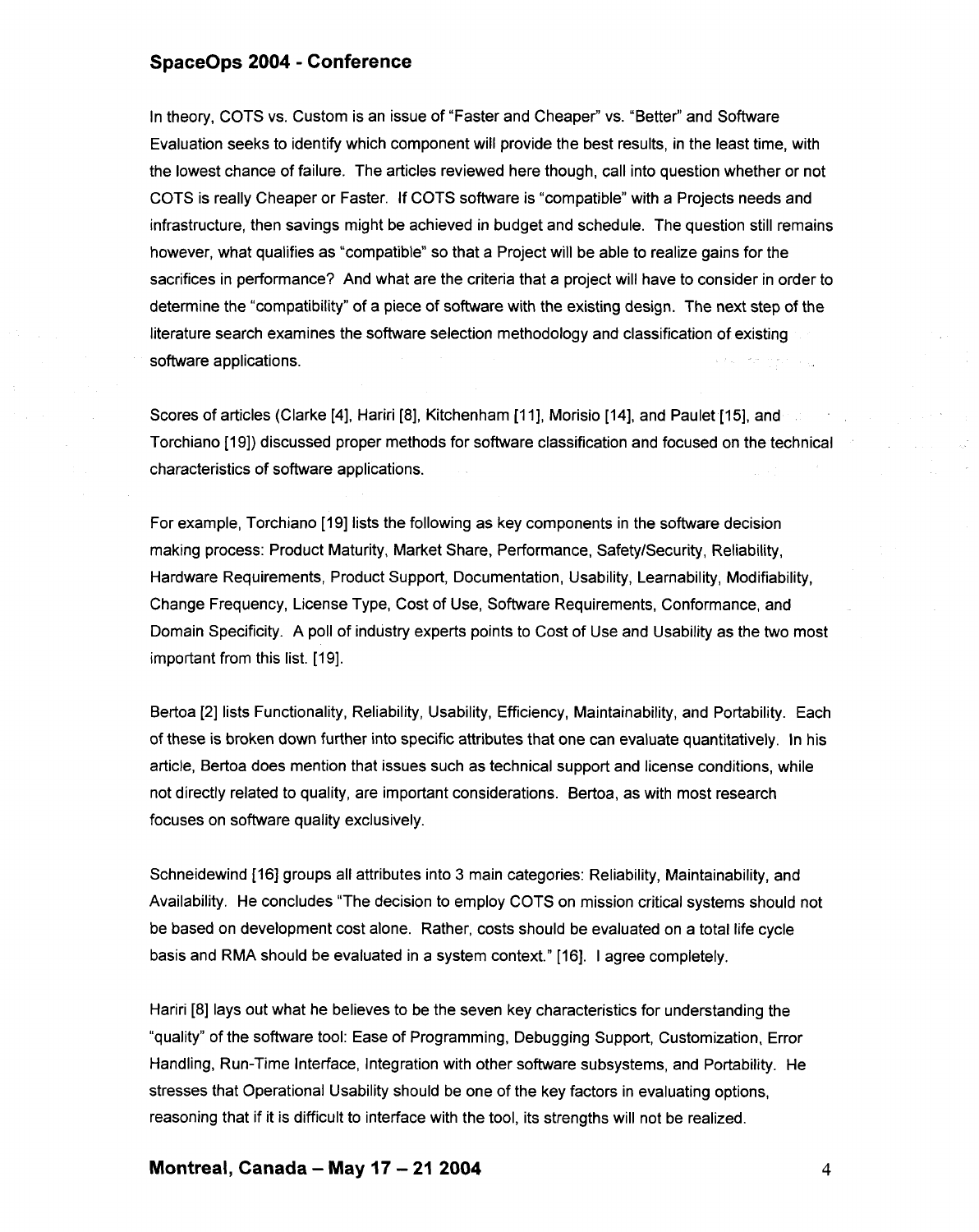The bulk of the literature discussed characterizing the software and the process for testing the application within the system; outlining metrics for evaluation. Nevertheless, this is believed to be a major deficiency of the current mentality as it fails to take into account factors that will likely drive comprehensive decisions on selecting the correct software tool. Factors such as budget and schedule constraints, strength of the software team on the project, the state of project requirements, and political climate surrounding the organization were not discussed. A few articles did mention but do not explore the costs associated with software maintenance or the evaluation of the history and robustness of COTS tools. It is this papers contention that these aspects of the decision must be considered and are as important if not *more* so that the technical aspects of the software tools in question.

### **Interviews**

The interviews were conducted to understand the tacit approach decision makers took during the software selection process. The results were both revealing and confounding. At the same time, it became clearer that the process for software selection was not clear and that software selection decisions were largely ad hoc. The interviewees were marred with issues during the project life cycle that prevented the development of a software selection process and projects continue to follow the labs inertia on software selection. Decisions were largely delegated to the Mission Operations Manager or the Mission Operations System Engineer who consulted with the project personnel to gather the required feedback. Several people confessed that there were insurmountable constraints and requirements on the software selection process from budget [32, **371** to time [38] to capability **[39].** In other words, one criterion was given so much weight that the software selectors had no choice. The decision was made for them.

So what were the trends and observations that I have made from those at JPL who went through the process of software selection? There were five:

- **1.** There **is** an "ad hoc" process for software selection
- 2. Little documentation of the selection process was created
- 3. Only subset of proposed criteria in Appendix **A** were examined
- **4.** Inadequate examination of all available COTSIheritage options
- 5. No follow-up to evaluation the process for software selection

**As** hypothesized, there were no comprehensive or detailed processes for the selection of software tools at JPL. Managers largely made decisions based on a restricted number of criteria

### **Montreal, Canada** - **May 17** - **21 2004** *5*

2010年11月11日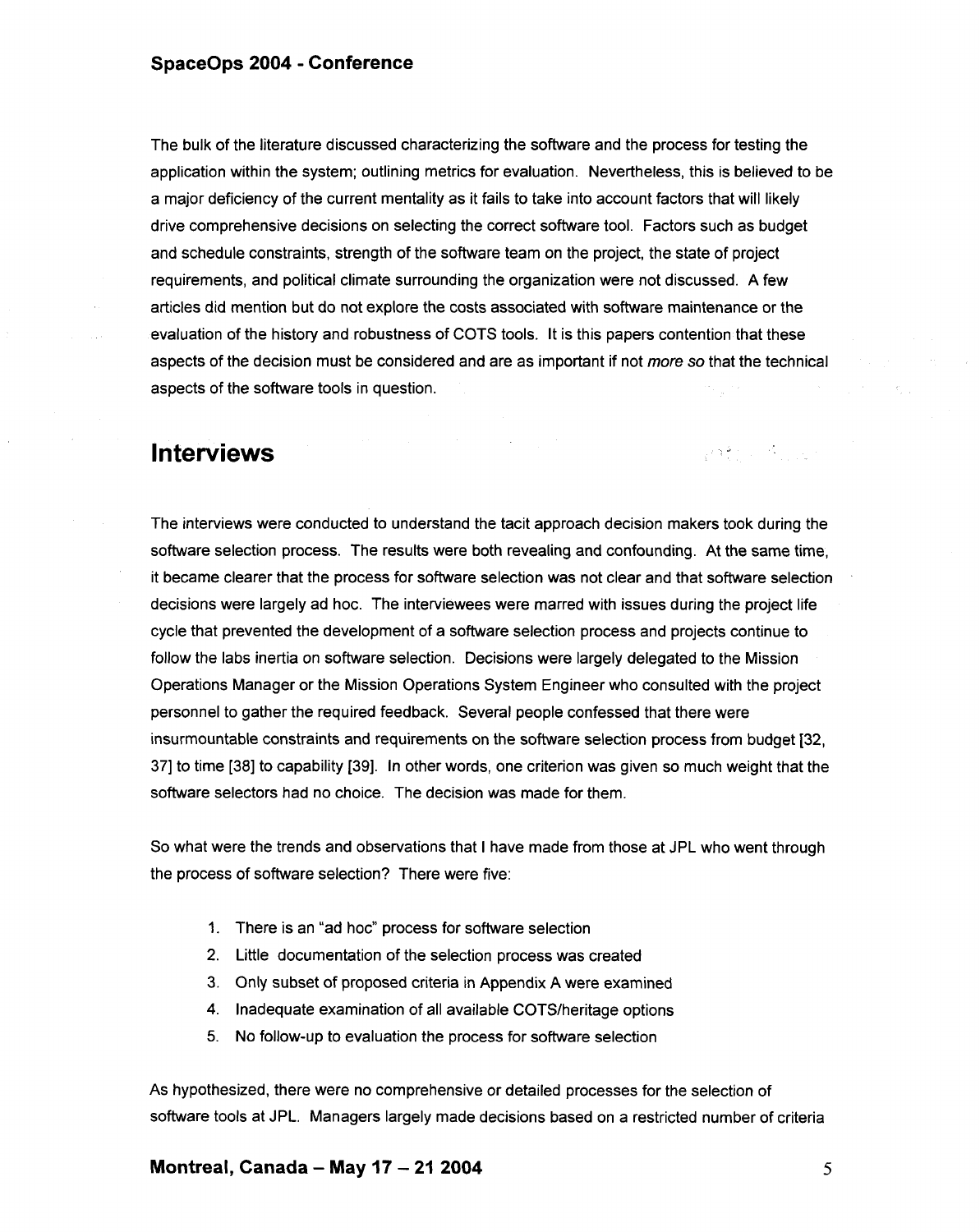and personal preference. However, it did appear that in several cases **[30, 37, 381** that there was little to no choice on the criteria to examine. In Interviewee Number Eight's case, cost mandated not only that an existing system be low cost, but also that the system must be integrated at the lowest cost. In Number Nine's case, the software requirements for flexibility due to the evolving project requirements mandated that the project implement a custom system.

The second trend witnessed, supports the observation that there appears to be no such process. **<sup>I</sup>**could find no reference to the process for software selection in any of the documentation databases: neither the process for software selection, the results of the software selection process, nor follow-ups to determine if the "process" was successful. The only inference to the software selection process was in Preliminary Design Review presentations, whicb mandated that the choice of software be mentioned. This is a clear indication that the priority placed on software selection is not high and the decision is largely trusted to System Engineers. Documentation of this process, however, should not be viewed as only for the people making the decision. Rather, the document is a method of "Knowledge Transfer" within the organization. It is a mechanism by which others can learn from the efforts of people on the lab.

Based on the interviewees and the existing "process", only a subset of the suggested criteria was examined. Typically, the tool that could meet the needs of the project at the lowest cost was selected. **[30, 31, 32, 341** However, this method fails to take into account those scores of issues that could ultimately lead to greater costs beyond those initially anticipated. Upon analysis of the data, there were several key factors that were over looked by the interviewees, such as software team experience, subsystem complexity, potential change for the project systems, historical perspective of COTS options, and type and quantity of experience of the software development company or team. Where possible, following up with the interviewees, I asked them about these criteria and some freely admitted that with hindsight, more could have been done to investigate the ideal software selection. This narrow scope approach of evaluation lead to at least one failure in the Mars Climate Orbiter (MCO) when the past experiences of the contractor (Lockheed Martin) was not taken into account thus resulting in a miscommunication over the software units. MCO entered the Martian atmosphere below the acceptable threshold during Orbit Insertion and the mission was lost.

Fourth, almost all of the interviewees admitted that all of the COTS options had not been pursued aggressively. In fact most of the interviewees did not look beyond the software available from JPL directly. **[30, 33, 37, 381** Without investigation, well-suited and inexpensive software could have been missed which had the potential to increase robustness and decrease the costs from the missions reviewed.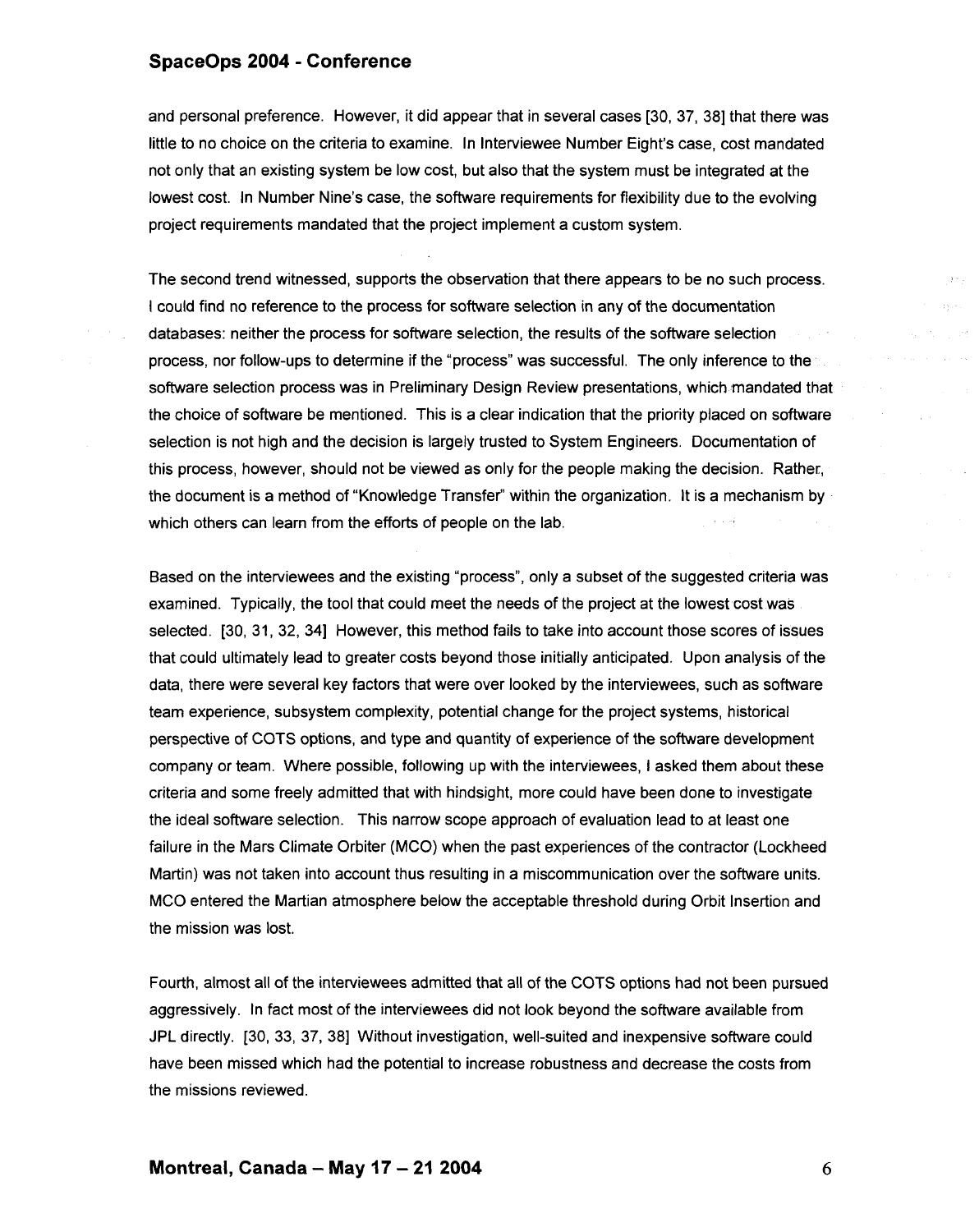And finally, there was no follow-up after the missions to evaluate the "process" for software selection. Essentially, once a decision was made, the alternate options were "taken *off* the table" and the process was never again discussed. None of the projects had a process to examine the software evaluation steps that were taken and capture a "lessons learned" for future missions. This sort of knowledge transfer is critical for the improvement of this process and was clearly not a priority for those missions who were finishing. As part of JPL's strategy for knowledge transfer, projects should be required to convert the final mission data into knowledge about what was learned and how the processes used during the mission could be improved. Without this step, only those on the project will come away with that experience and the true benefit of knowledge transfer is not realized.

It was clear from the interviews that the emphasis was limited exclusively to the projects with no visibility into the Lab wide strategy of process improvement on a long-term broad-based strategic sense. Had there been, decisions would take into account a wider array of issues surrounding software selection such as establishing strategic relationships with software providers and more importantly moving towards standardization. But at the core of the problem is the belief that all projects are *unique* and don't fit within the JPL strategy, what ever it might be.

Section D contains the final results of this paper. It is a collection of criteria and issues examined by decision makers inside JPL as well as suggestions from several industry papers. The issues can be broken down into 6 key categories:

- **1.** State of the Project These questions surround the needs and the state of the project that is making the software decision. Understanding the state of the project is one of the most often overlooked issues surrounding the software decision. Far too often, only technical considerations are made without insight into the impact on the entire project.
- 2. System Impacts Issues such as cost, risk, and schedule impacts are critical to the compete evaluation of software options. People tend to examine these issues at the exclusion of other important issues.
- 3. Subsystem Interface Specifics such as the interface requirements and software flexibility; issues that always need to be addressed.
- **4.** Team Strength- These questions revolve around the strength of the members on the team that will be involved in the software adaptation or custom software development. It also includes the strength and experience of the COTS vendor if applicable. This sensitive area must be considered however, if a project hopes to be successful in software selection and integration or development.
- 5. Support This is perhaps one of the most critical areas and is ironically often overlooked by many decision makers until the project is in a crisis situation. Essentially, these criteria bring into question the vendor and the support from the vendor both through documentation and physical support for the software being adapted. Issues such as software updates, technical support, vendor availability, and license issues can lead to severe cost overruns if a project is forced to react to problems that could have been avoided.
- 6. Lab Strategy Finally, an issue that is infrequently looked at, whether the software selection strategy for the project is in alignment with the Laboratory's strategy. In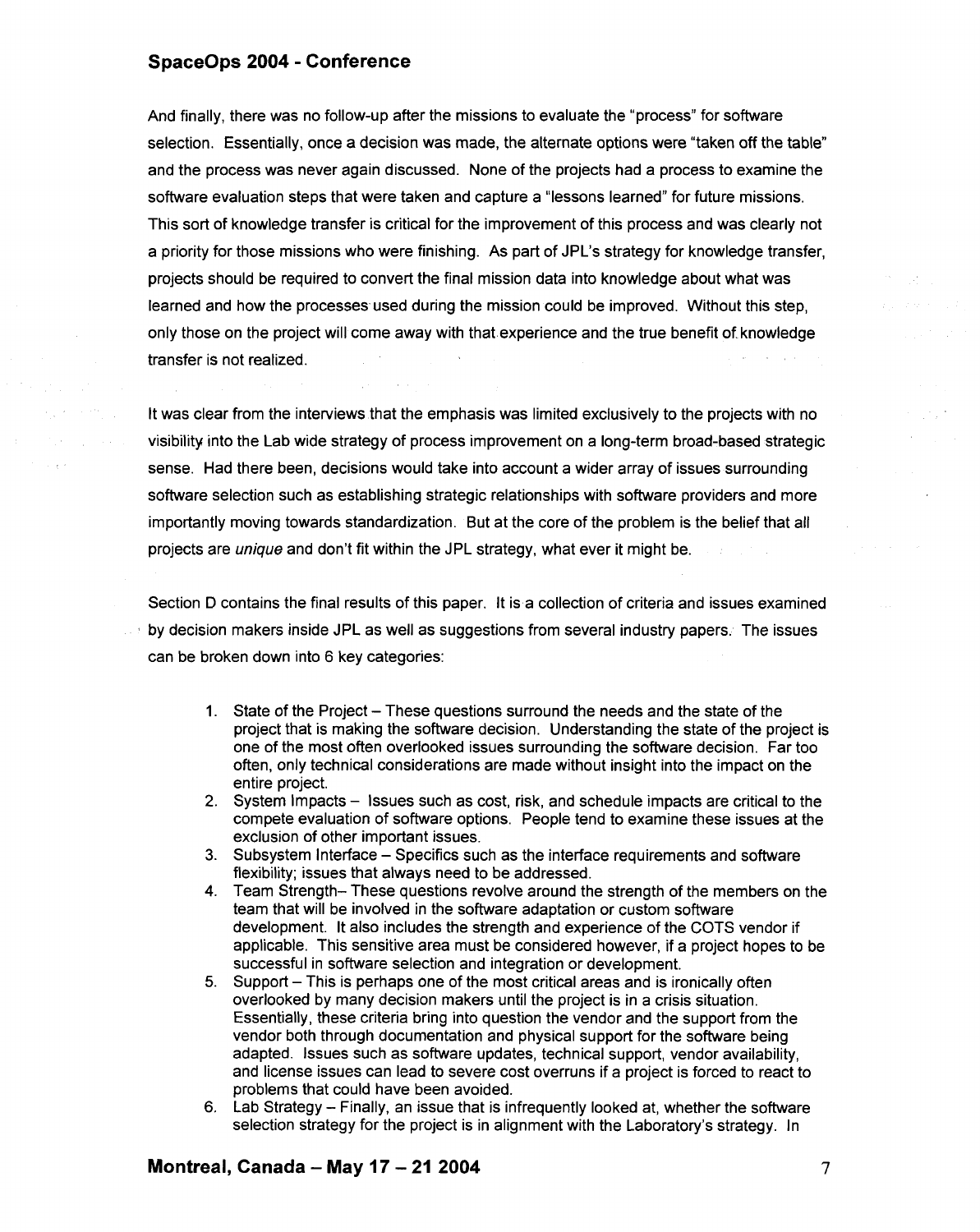other words, there are issues beyond the project, which must be considered as well. For example, perhaps working with a certain vendor will allow greater leverage for future negotiations with other software vendors. These issues can be addressed during the software selection process with help from laboratory management who have insight into the key strategic goals for the lab.

Projects asked to use this template, will be able to raise issues that might not otherwise be considered. Simply by following using this tool and asking the tough and sometimes obscure questions, decision makers will be falling back on the scores of experiences of other decision makers that have been faced with the same issues. It is these issues that will point in the direction of the software tool that will give the fewest or least sever problems. And in so doing, NASNJPL will be taking its first steps towards a more effective and efficient software selection process and will become better suited for exploring Earth, our Universe and beyond.

# **Results** - **Software Selection Criteria Table**

| <b>Attribute</b> | Question                                                                                                                                                                                                           |
|------------------|--------------------------------------------------------------------------------------------------------------------------------------------------------------------------------------------------------------------|
| Project          | What existing software options (both COTS and heritage) are available?                                                                                                                                             |
| Project          | What are the engineering and scientific requirements of the Project?                                                                                                                                               |
| Project          | How likely are these requirements to change?                                                                                                                                                                       |
| Project          | Which of the requirements is the highest priority? Which of the software options can<br>best meet that need?                                                                                                       |
| Project          | What is the current state of the project with regards to Schedule?                                                                                                                                                 |
| Project          | What is the current state of the project with regards to Cost?                                                                                                                                                     |
| Project          | What is the current state of the project with regards to Risk?                                                                                                                                                     |
| Project          | For mission success, how critical is the subsystem into which the software will be<br>implemented? (i.e. Is robustness a high priority software feature?) Is this emphasis<br>reflected in the candidate software? |
| Impacts          | What are the operational impacts of the software option? Must additional people be<br>hired to manage the software or is additional operations activity required for the<br>software to function?                  |
| Impacts          | What are the costs associated with researching the available COTS options?<br>Request for Information (RFIs)?                                                                                                      |
| Impacts          | What are the planned schedule savings with each COTS option?                                                                                                                                                       |
| Impacts          | What are the planned cost savings with each COTS option?                                                                                                                                                           |
| Impacts          | What are the planned risk savings with each COTS option?                                                                                                                                                           |
| Impacts          | What are the planned schedule savings with each Heritage software option?                                                                                                                                          |
| Impacts          | What are the impacts to Science return through reduced functionality by utilizing the<br>COTS/Heritage software? Can this impact be quantified?                                                                    |
| Impacts          | What are the operational complexities that will be introduced by this software? In<br>other words, what will the operational impacts be on the users who use the software<br>in question?                          |
| Impacts          | Likewise, are there any operational complexities that will impact other subsystems,<br>which share an interface with this software?                                                                                |
| Impacts          | What are the planned cost savings with each Heritage software option?                                                                                                                                              |
| Impacts          | For the subsystem receiving the software, what would the impact of a software<br>failure in this area be to the system?                                                                                            |
| Impacts          | Are software failures in this subsystem time critical? (i.e. Post-mission science                                                                                                                                  |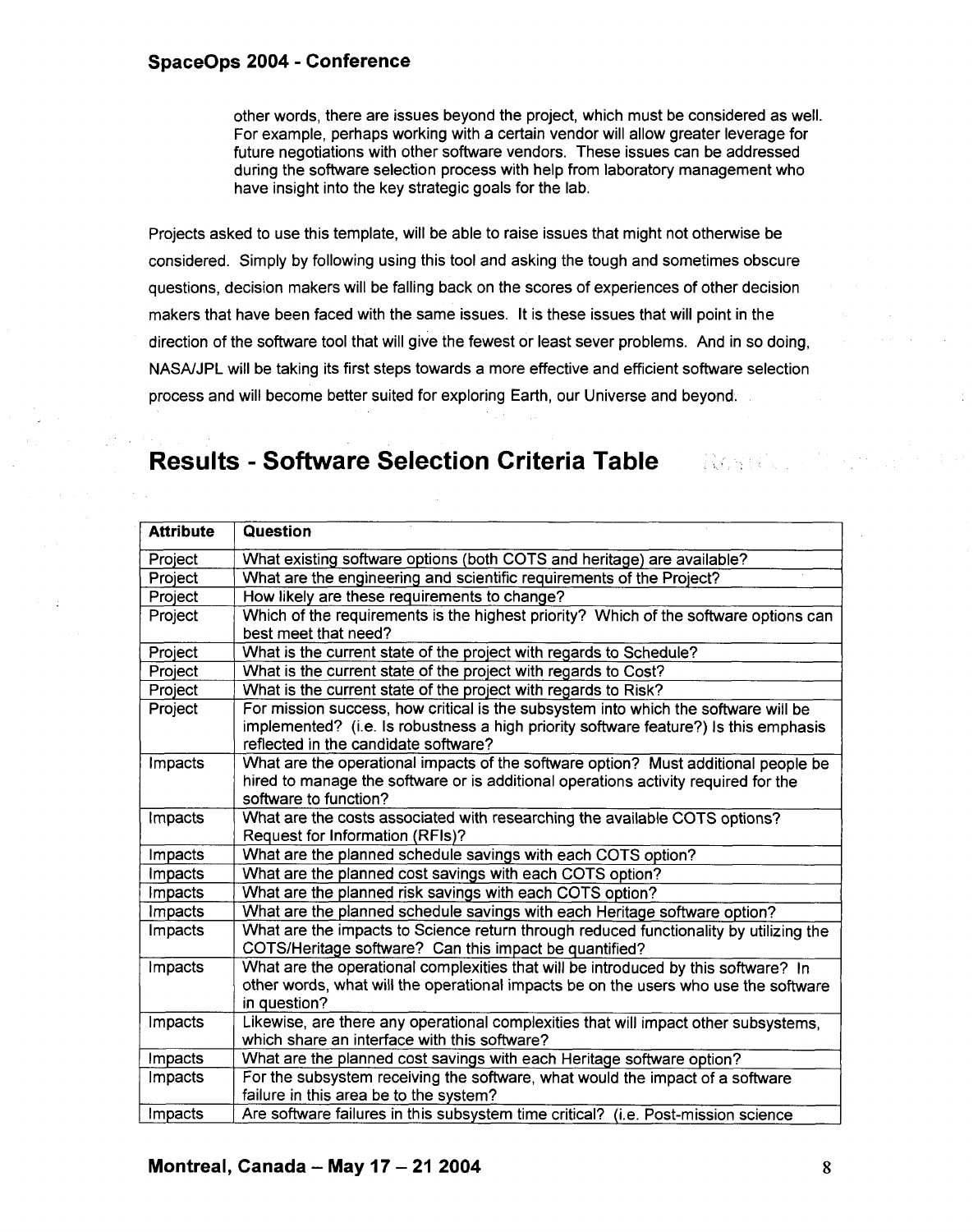$\mathcal{F}(\mathcal{A})$  , and  $\mathcal{G}(\mathcal{A})$ 

 $\frac{1}{2} \left( \frac{1}{2} \right)^{2} \left( \frac{1}{2} \right)^{2} \left( \frac{1}{2} \right)^{2} \left( \frac{1}{2} \right)^{2}$ 

 $\sim 10^{11}$ 

 $\label{eq:2} \frac{1}{\sqrt{2}}\sum_{i=1}^n\frac{1}{\sqrt{2}}\sum_{i=1}^n\frac{1}{\sqrt{2}}\sum_{i=1}^n\frac{1}{\sqrt{2}}\sum_{i=1}^n\frac{1}{\sqrt{2}}\sum_{i=1}^n\frac{1}{\sqrt{2}}\sum_{i=1}^n\frac{1}{\sqrt{2}}\sum_{i=1}^n\frac{1}{\sqrt{2}}\sum_{i=1}^n\frac{1}{\sqrt{2}}\sum_{i=1}^n\frac{1}{\sqrt{2}}\sum_{i=1}^n\frac{1}{\sqrt{2}}\sum_{i=1}^n\frac{1$ 

|             | analysis vs. Command and Control software)                                                               |  |
|-------------|----------------------------------------------------------------------------------------------------------|--|
| Impacts     | What is the relative robustness of the COTS/Heritage software option available?                          |  |
| Integration | Are there compatibility issues with the COTS/Heritage Software and the subsystem                         |  |
|             | or system design?                                                                                        |  |
| Integration | What other projects has the software been used on?                                                       |  |
| Integration | How similar were the requirements of those projects to this project?                                     |  |
| Integration | How flexible is each software option in its function? Can it be modified during                          |  |
|             | operations to satisfy another function? Do you have access to the source code?                           |  |
| Integration | How similar were those COTS/Heritage applications to the present software options                        |  |
|             | being considered?                                                                                        |  |
| Integration | Can the COTS/Heritage Software be integrated into the existing infrastructure                            |  |
|             | during the design phase of the project life cycle?                                                       |  |
| Integration | How complex are the requirements for the specific location receiving the software?                       |  |
| Integration | How likely are the requirements on the subsystem to change?                                              |  |
| Integration | How many interfaces are there with the software?                                                         |  |
| Integration | How complex are the interfaces to/from the subsystem that requires software?                             |  |
| Integration | How flexible are the interfaces to/from the subsystem that requires software?                            |  |
| Integration | What is the scope of custom integration needed to meet the System Interface                              |  |
|             | Specifications (SIS) and Operational Interface Agreements (OIA)?                                         |  |
| Team        | If custom option is chosen, how much experience does the team have in developing                         |  |
|             | <b>Custom Software?</b>                                                                                  |  |
| Team        | How much experience does the team have with adapting and integrating other                               |  |
|             | COTS/Heritage software packages?                                                                         |  |
| Team        |                                                                                                          |  |
|             | How familiar is the software team with the available COTS/Heritage software?                             |  |
| Team        | What similar experiences have the software teams managers had on other                                   |  |
|             | projects? How similar were those experiences to the project under consideration?                         |  |
| Team        | Is software development a core competence for your organization?                                         |  |
| Support     | What is the track record of the company or organization that designing the                               |  |
|             | <b>COTS/Heritage Software?</b>                                                                           |  |
| Support     | What information is known about the people involved in the development? Is this                          |  |
|             | information relevant?                                                                                    |  |
| Support     | Is the support provided with the COTS/Heritage software acceptable? For example,                         |  |
|             | will the company be able to provide customer support if needed? At what cost and                         |  |
|             | frequency?                                                                                               |  |
| Support     | What is the frequency that the company will be providing upgrades? At what cost?                         |  |
|             | What is the impact of this upgrade to the license?                                                       |  |
| Support     | What kind of documentation is provided with the COTS/Heritage option?                                    |  |
| Support     | What is the response time for modifications to the software? Does this meet the<br>needs of the project? |  |
| Lab         | By outsourcing software development, does the organization loose this core                               |  |
| Strategy    | competence?                                                                                              |  |
| Lab         | What are the implications for the organization if the Project fails to meet its science                  |  |
| Strategy    | requirements, on time and within budget?                                                                 |  |
| Lab         | Does the contract with the software company serve the future needs of the                                |  |
| Strategy    | organization? In other words, are there strategic advantages to establishing                             |  |